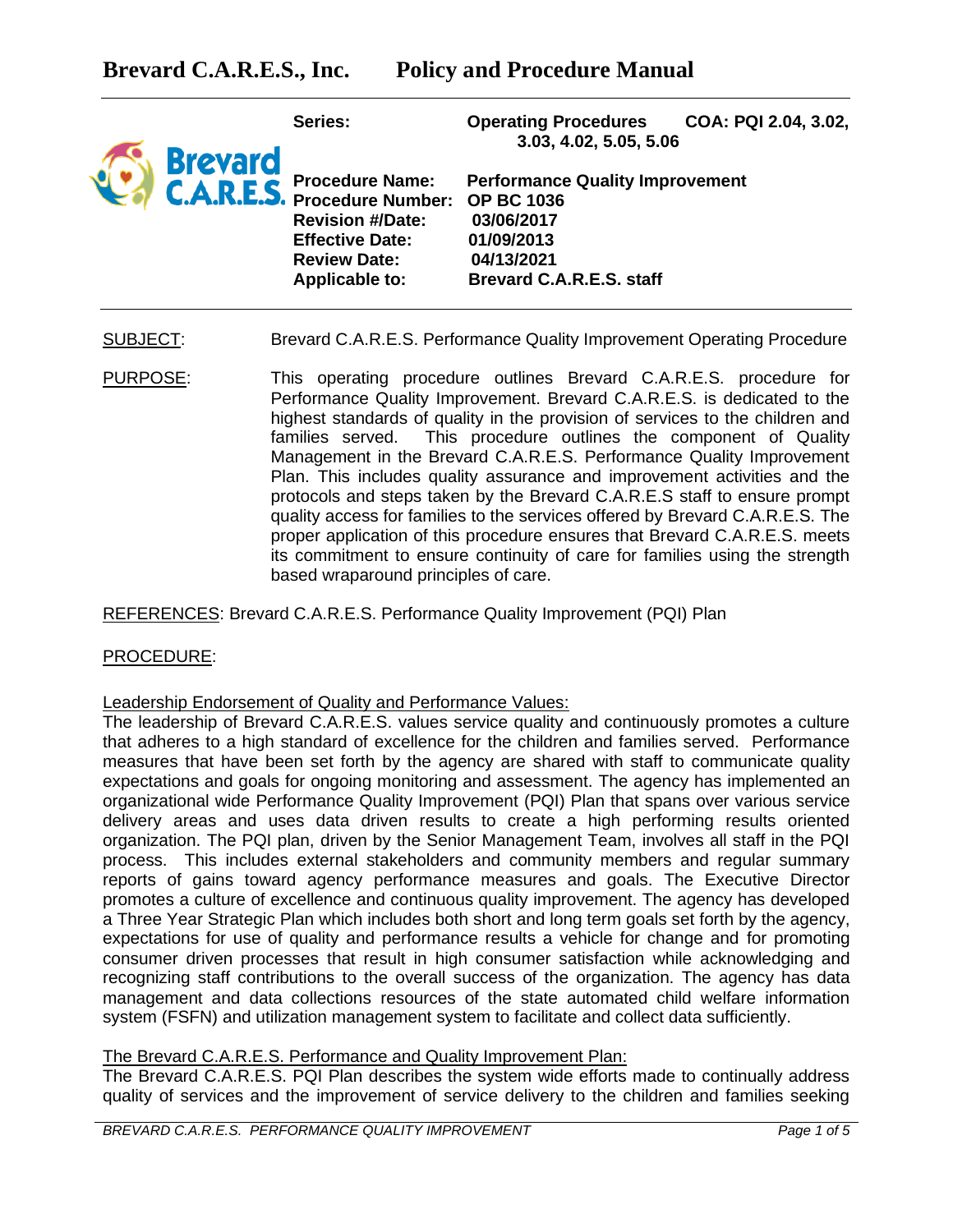services from Brevard C.A.R.E.S. and includes a strategic process for quality improvement that encompass all areas of service delivery including C.A.R.E.S. Program Family Support) Non Judicial In Home Services and Community Service programs. The plan identifies the functions of the key staff of the Executive Director, Program Managers and Supervisors. The PQI program's utility is assessed by the plan's ability to continuously improve the quality of service delivery and ensure that the plan is positively correlated with higher quality services and improved experiences for the family. The organization's leadership sets forth quality expectations of staff and program goals that require ongoing monitoring. As previously mentioned, the Brevard C.A.R.E.S. Three Year Strategic Plan outlines the agency's organizational goals, objectives and strategies. All staff are educated and informed on the annual strategic plan goals and their unique role and responsibility in attainment of these goals.

#### Supervisory Review Process

The Supervisory review is intended for immediate feedback for a staff member to use for quality improvement that supports the safety, permanency and well-being of the children we serve. This frontline activity provides the timeliest opportunity to capture, process and implement information and processes that are vital to achieving permanency for children. Unit supervisory discussions focus staff on quality case work and create a process that allows staff to have mechanisms for gaining knowledge of best practice and delivering the highest quality of casework to the children and families that we serve. Program Managers/Supervisors review 100% of open cases assigned to their unit every ninety (90) days. These reviews will be conducted by unit supervisors with the assigned staff member in a supervisory discussion format.

## Case Record Reviews and Utilization Review on Case Specific Files:

Case record reviews are conducted to ensure that the services provided to families are of the highest quality and meet the needs of the families who participate in the program. The process also ensures that all services provided use strength based and family centered principles. Reviews assess compliance with state policies, agency protocols and wraparound principles. Case specific file reviews are also conducted quarterly as a comprehensive multi leveled process. This includes both open and closed cases using a standardized tool to document client engagement and service delivery.. Other criteria for assessing quality involve the identification of cases that have changes in status level such as an increase in risk factors, multiple risk factors, notoriety such as high profile (featured in media or potential media alert), length of services (cases that that have been open longer than standard timeframes) changes in level of service and compliance with mandated performance measures and targets.

## Performance and Outcomes Measurement:

The Brevard C.A.R.E.S. management team sets forth expectations regarding performance and outcomes in a supportive manner and identifies any areas of needed improvement. This process is completed through monthly data compilation, sharing of data reports, data trends and evaluation by sharing data during monthly all staff meetings and during individual supervision. Brevard C.A.R.E.S. performance measures relate to service delivery, operations, program results and family outcomes. This includes financial data and sound fiscal management as well as the evaluation of the cost effectiveness of the program. Performance measures also include the assessment of staff efficiency such as the number of complete initial assessment and Family Team Conferences, average length of family participation and timeliness of assessments. Staff retention, consumer satisfaction survey results and required staff training is also assessed annually.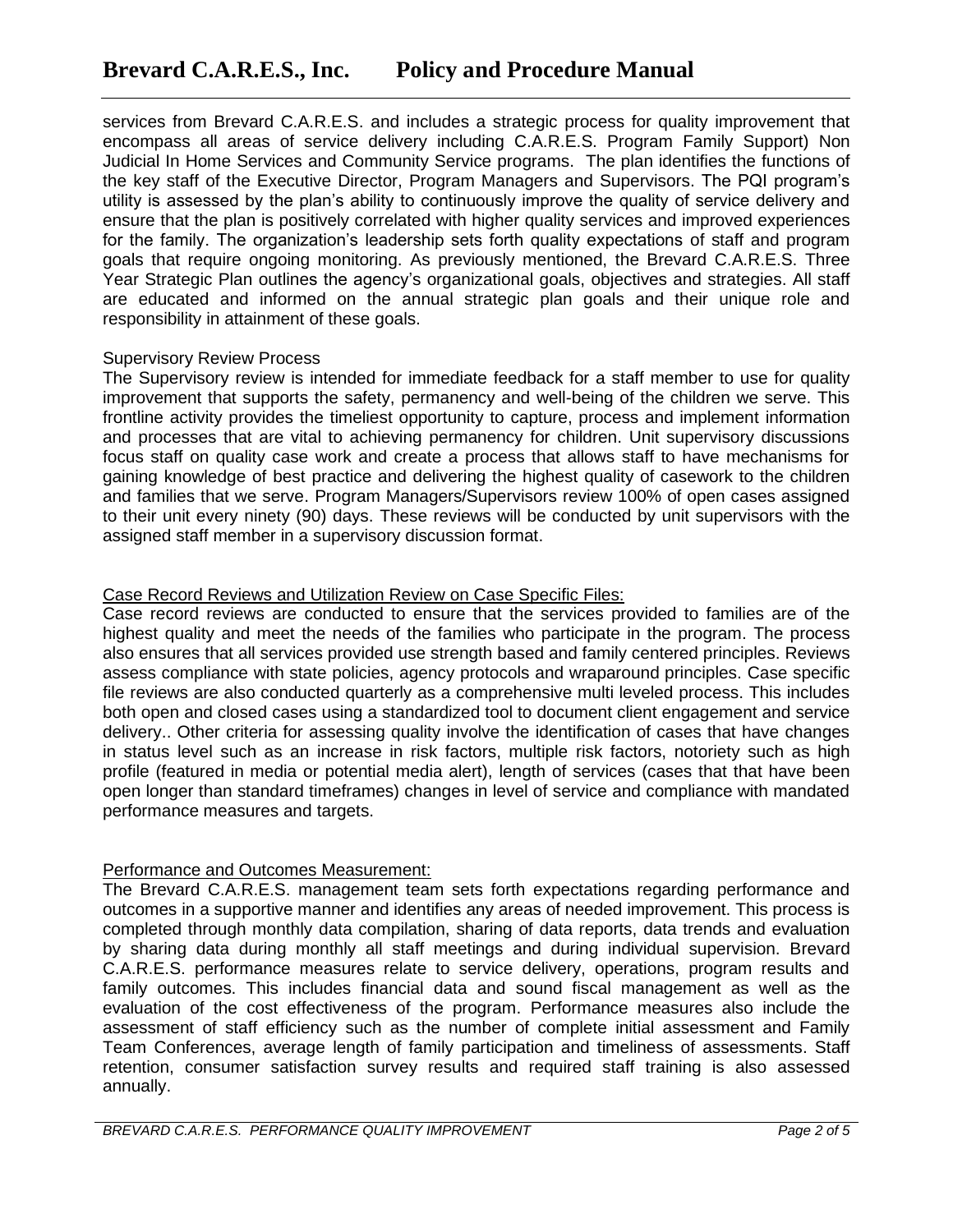# Analyzing and Reporting Information:

Brevard C.A.R.E.S. collects ongoing service delivery information through aggregated performance data monthly, quarterly and annually.. The Quarterlypeerreview process (that includes a random sample of open and closed cases) uses a standardized case record review tool to ensure consistency, review of Critical Incident Reports, consumer satisfaction data, outcomes data and operation data reports. The following elements are included in the case review process: Request for Release of Information, Acknowledgement of Client Rights Handbook, HIPAA Acknowledgement Form, Signed and Dated Case Chronological Entries, Strengths Discovery Release of Information Form, Family Team Conferencing Release of Information Form, Initial Family Contact, Strengths Discovery and Family Team Conference is completed with agency timeframes, Family Vision and Mission Statement, Safety Plan, Family Needs are documented, Care Plans are within established timeframes, Evidence of Family Participation, Barriers to success have been addressed, Evidence of Cultural Competency, Required Signatures, Family Team Conferences are occurring every 60 days minimally, Transition Plan is intact prior to Family Graduation, Service Authorized were agreed upon by family and delivered timely, and Evidence of Natural Supports, Supervisory Review and Family Satisfaction feedback was solicited.

The Wraparound Observation Form is also used to assess fidelity to the model and assesses the life domain areas of Cultural, Educational, Family, Legal, Medical/Self-Care, Mental Health, Residential, Safety, Social/Recreational, Substance Abuse, Vocational, Child Development, and Financial. Presence of and inclusiveness of the areas of information and referrals in the community, individualized planning efforts, conduciveness of planning of family, evidence of interagency collaboration, unconditional care, outcomes of the meeting, management of the process and Care Coordinator role as this relates to discussion of the family strengths, goals, objectives, intervention and progress towards Care Plan.

Contract Measure Performance

.

.

.

Brevard C.A.R.E.S. has developed systems to report Scorecard, Contract Performance and System of Care Data to management, the Board and community stakeholders. Implementation of the Performance Quality Improvement System is a continuous process that begins with an assessment of performance by gathering pertinent data from case reviews, examining the status of contract measures, and reviewing stakeholder and client satisfaction data. This examination is focused on measures which produce the critical outcomes of safety, permanency and well -being for our children, national accreditation standards and recognized best practices. This collaborative evaluation assists in identifying for us those measures that will form the basis of our quality assurance efforts.

Contract outcome measures are systemically integrated in the measures we select for quality assurance. By examining the data generated from case reviews, contract monitoring, incident reporting, and satisfaction surveys we identify additional measures for our quality assurance efforts.

Brevard C.A.R.E.S. compiles data and disseminates the Data Report on a monthly basis and also participates in weekly operational meetings to review critical data elements in the Brevard System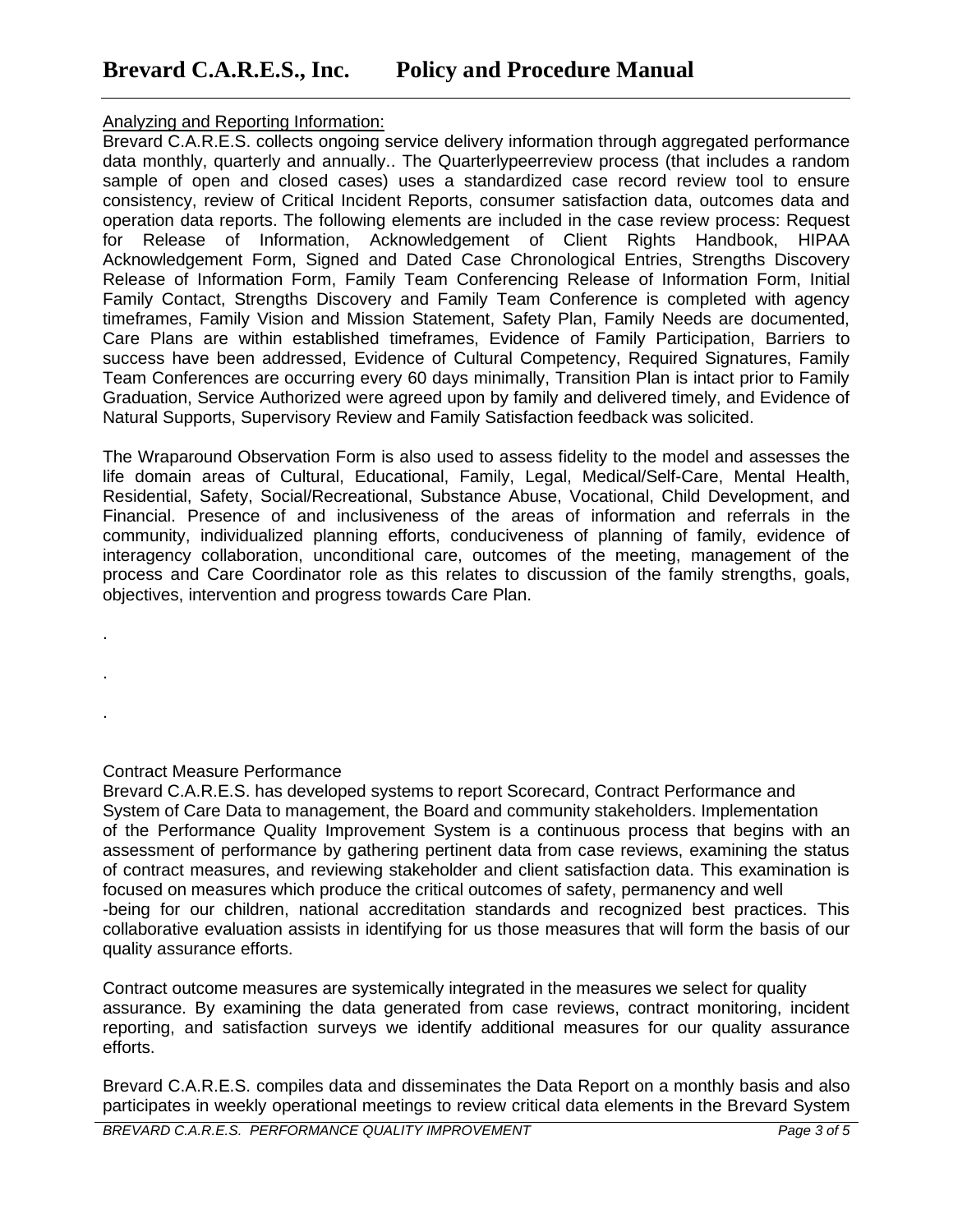of Care. The Data report is sent to Brevard Family Partnership, Brevard Family Partnership Board Members, Brevard C.A.R.E.S. Board Members, Brevard C.A.R.E.S. staff members and other relevant parties. The report details Brevard C.A.R.E.S. progress on system and contract performance measures with transparency and accuracy.

## Ongoing Improvement Initiatives

The primary purpose of the Performance Quality Improvement System is to identify critical performance/outcome measures, track performance against those measures, and where necessary develop and implement improvement strategies. It is a combination of Quality Assurance and Quality Improvement activities. The ultimate objective of the Performance Quality Improvement System is to improve outcomes for children by strengthening practice, improving the timeliness, accessibility, quality and effectiveness of services, and developing enduring community supports for children and families. Implementation of the Performance Quality Improvement System is a continuous process that begins with an assessment of Brevard C.A.R.E.S.'s performance by examining the status of contract measures, any current corrective action plans, and data from our case reviews . This examination is focused on those measures which produce the critical outcome of permanency for our children and identifies those measures that will form the basis of our Quality Assurance and Improvement efforts. Contract outcome measures are always included in the measures selected for review and improvement. Brevard C.A.R.E.S. develops systems to track and report performance against these measures and deploys the results monthly throughout the organization to ensure that the improvement initiative is producing desired results. There is knowledge, attention and involvement throughout all levels of the organization regarding the importance of the effects of quality improvement activities to the overall performance and quality of our System of Care.

Brevard C.A.R.E.S. utilizes FSFN, DCF Web Portal, Mindshare and Fidelity Electronic Health Records to generate a variety of critical internal reports. Mindshare is a FSFN data-mining system that allows for daily, real -time tracking of everything from home visits to trending of contract measures. In addition to reporting,

Mindshare has a built-in system that provides notice to all levels of case management staff of upcoming tasks needing completion. Brevard C.A.R.E.S. has found that continuous emphasis on performance and accountability using these tools is a critical component in assuring performance and forms the initial basis for our QI efforts.

The second component of the Performance Quality Improvement System. As discussed above, Continuous reviews of performance forms the basis for our QI efforts. We use data as a management tool and are able to proactively address any opportunities for improvement that exist. Based on the review of the data, formal improvement plans are developed by the management team in partnership with the internal or external partners who are responsible for making improvements in key performance areas. When needed, formal problem identification, gap analysis, root cause analysis and the identification and implementation of action steps to improve outcomes is implemented in our system. Brevard C.A.R.E.S. has used this approach to reduce the the number of children entering out of home care. A strength of this approach is the partnership between Brevard C.A.R.E.S. staff and System of Care partners. This has allowed for the broadest possible input from child welfare professionals at all levels and significantly improves solutionfocused efforts within the organization. This multi-level approach allows for effective dissemination of law changes, policy updates, and implementation of best or promising practices as key staff are engaged in the improvement planning and training processes.